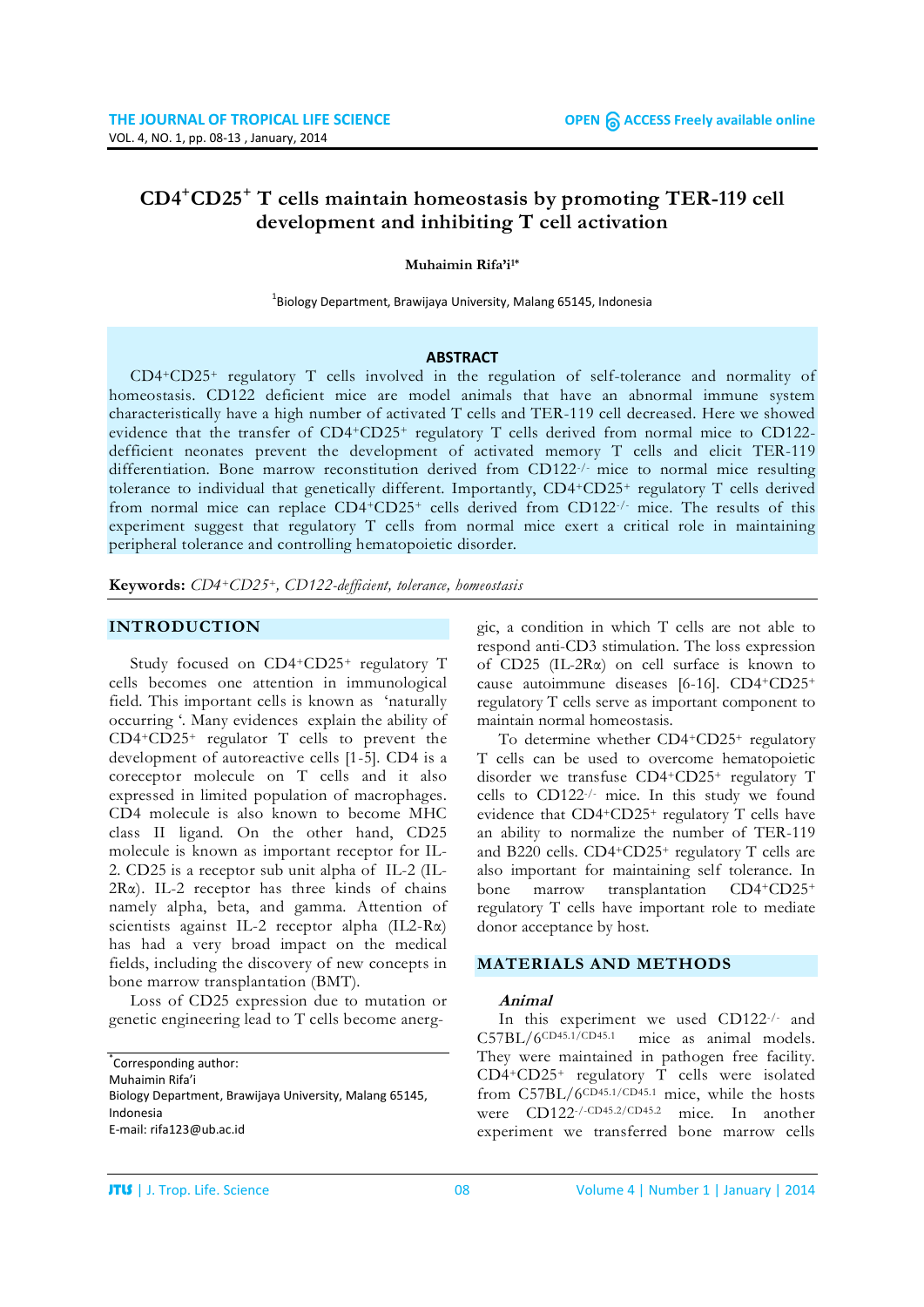derived from CD122<sup>-/-</sup> mice to  $C57BL/6^{CD45.1/CD45.1}$  mice. Shortly, 5 x 10<sup>6</sup> bone marrow cells derived from CD122-/- mice were intravenously injected to C57BL/6CD45.1/ CD45.1 mice that had been treated with lethal dose radiation (850 rad).

### **Antibodies**

FITC-conjugated anti-mouse CD25 (clone PC61.5), Phycoerythrin (PE) or allophycocyanin (APCn)-conjugated anti-mouse CD4 (clone GK1.5), FITC- or biotin-conjugated anti-mouse CD45.1 (clone A20), anti-TER-119, anti-CD62L, anti-Gr-1 (clone RB6-8C5), Fluorescein isothiocyanate (FITC)-conjugated anti-mouse B220, antimouse CD62L, anti-mouse CD44, and biotinconjugated anti-mouse CD122 (clone 5H4). When we used biotin-conjugated antibodies, we visualized the antibodies by streptavidin-PE-Cy5 (eBioscience, San Diego, CA).

#### **Flow cytometry and cell sorting**.

We performed cell sorting by using FACS Vantage cell sorter (BD-Biosciences, San Jose, CA) to obtain highly purified CD4+CD25+ regulatory T cells. Analytical flow cytometry was performed by using FACS CaliburTM flow cytometer (BD-Biosciences, San Jose, CA).

### **Adoptive cell transfer.**

Mice which are known as CD122-defficient (CD122-/-) in this study have C57BL/ 6CD45.2/CD45.2 lineage. CD122-defficient mice (CD122-/-) is also often called the IL-2Rβ knockout. Mice with genotype CD122-/- obtained by a breading between CD122+/- with CD122+/-. The result of this breading produces individuals that follows Mendellian laws with genotype of CD122<sup>+/+</sup>, CD122+/-, and CD122-/-. Mice with genotype of CD122-/- can be examined by DNA fingerprinting (DNA typing). Mice with genotype CD122-/- (2 day-old) were adoptively transfused with 2x105 CD4+CD25+ regulatory T cells derived from normal mice that has a genotype of CD45.1/CD45.1. CD4+CD25+ regulatory T cells are sorted out by FACS Vantage sorting machine (BD Biosciences). Analysis of cell surface marker was done by FACS machine CaliburTM flow cytometer (BD-Biosciences, San Jose, CA). Results of transfusion were observed 12 weeks after treatment. To determine the presence of activated T cells we observed CD44 and CD62L molecule

expressions on T cells. Profiles of B cells were observed by looking at the expression of B220, while the determination of an occurrence anemia we measured hematocrit from peripheral blood aspiration. B220 monoclonal antibody was used to determine the existence of B cells, whereas TER-119 was used to examine erythroblast lineage.

### **Statistical analysis**

One-way ANOVA was used to analyze the data. The differences between groups were considered significant at P<0.01. All results were presented as the mean of  $\pm$  SD values of 6 mice in each group.

### **RESULTS AND DISCUSSION**

It is known that CD4+CD25+ regulatory T cells generally have an ability to regulate homeo stasis in healthy individuals. In this study CD4+CD25+ regulatory T cells were tested for their ability to suppress uncontrolled expanded Gr1 and B cells in CD122 deficient mice (Figure 1). The results of the analysis indicate that Gr1 and B cells level could be normalized in CD122 deficient mice after receiving CD4+CD25+ regulatory T cells  $(2 \times 10^5)$  derived from normal mice. In general, this study describes the important of CD4+CD25+ regulatory T cells to normalize hematopoietic cells in CD122 deficient mice. Infusion of CD4+CD25+ regulatory T cells in CD122 deficient mice in the age of 2-days allowed the mice to develop normally. On the other hand, CD4+ CD25- transfusion with the same number had no effect in improving survival of CD122 deficient mice and the mice will die after 10-12 weeks. From these results it is clear that the population of T cells that have properties with regulatory activity existed in CD4+CD25+ cell population. One of the causes of death in CD122 deficient mice that were not manipulated with regulatory T cells is the appearance of high number of Gr1 and also the decrease of B cells [17-22]. In many reports, activated and memory cells were also contribute to the worse condition in CD122 deficient mice. It was also reported that naive cells in CD122 deficient mice decrease dramatically. Exami nation of T cell absolute number in CD122 deficient mice showed that the mice have higher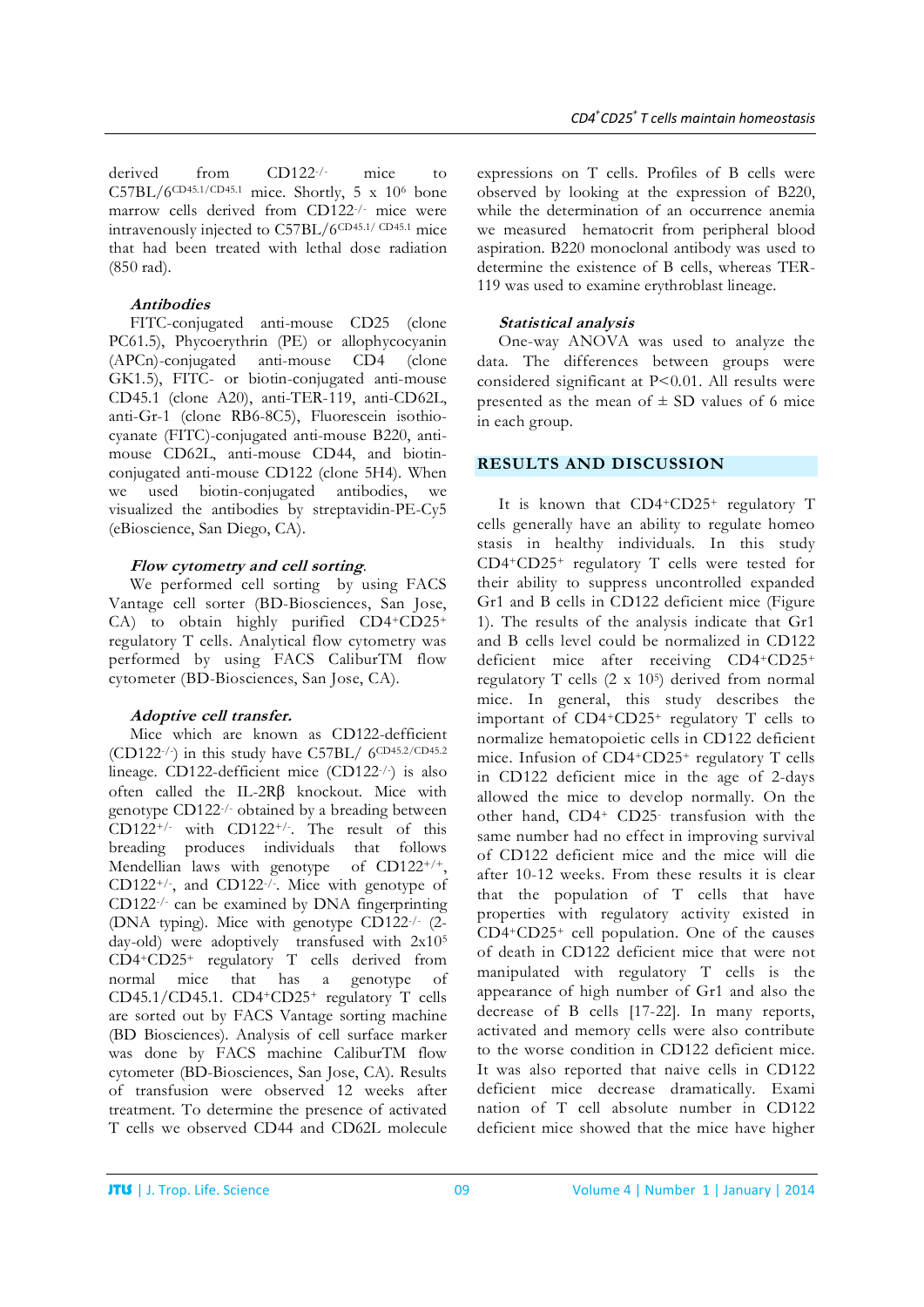number of the cells compare to normal mice. In this study could not be explained why the memory cells and activated cells could accumulate in CD122 deficient mice. Logically, if the T cells lose expression of CD122 molecule, then T cell number will decrease because CD122 molecule is a component of IL-2 receptor. But, it is unexpected T cells in CD122 deficient mice accumulated in the peripheral lymphoid organ even though the mice did not respond to the proliferation factor (IL-2). According to Abbas and the other group [23] T cells in CD122 deficient mice resistant again apoptosis .



Figure 1. Adoptive transfer of CD4+CD25+ regulatory T cells derived from normal mice to CD122-/ neonate mice (2-day- old) increase B and Gr-1 cells. (a) B220 and Gr-1 profiles of normal mice. (b) B220 and Gr-1 profiles of CD122 deficient mice. (c) After 12 weeks from the transfer of CD4+CD25+ regulatory T cells into CD122 deficient neonates, spleen cells obtained from the mice were stained with anti-Gr-1, anti-TER-119, and anti-CD45.1 antibodies, then analyzed by flow cytometry. Percentages of Gr-1+ and B220 cells are shown for cells gated to CD45.1-. (d) After 12 weeks from the transfer of CD4+CD25- cells into CD122-deficient neonates, spleen cells obtained from the mice were stained with anti-Gr-1, anti-TER-119, and anti-CD45.1 antibodies, then analyzed by flow cytometry. Percentages of Gr-1+ and B220 cells are shown for cells gated to CD45.1- .

In this phenomenon Malek et al. [24-25] postulated that such condition resulting in accumulation of memory cells continued throughout life span. Although this opinion is not irrefutable, but still leaves the question why CD122 deficient mice cell culture were not

survive compare to normal ones. In normal individuals the apoptotic program is necessary to maintain the biological balance. Resistance to apoptosis in CD122 deficient mice lead to accumulation of memory type cells, CD44+CD62- . In this study, we found that adoptively transferred of CD4+CD25+ regula- tory T cells to CD122-/ neonate mice can prevent the development of memory type (Figure 3). Anemia that occurs in CD122 deficient mice can be explained by looking at the low erythrocyte precursors (TER-119) in the bone marrow (data not shown). However, hematopoietic disorder can be seen in spleen. TER-119 expression in spleen decrease in CD122- /- mice. This can be overcome by transferring CD4+CD25+ regulatory T cells from normal mice (Figure 2).



Figure 2. Adoptive transfer of CD4+CD25+ regulatory T cells derived from normal mice to CD122-/ neonate mice normalized TER-119 cell generation. (a) TER-119 profile of normal mice. (b) B220 and Gr-1 profiles of CD122 deficient mice. (c) After 12 weeks from the transfer of CD4+CD25+ regulatory T cells into CD122 deficient neonates, spleen cells obtained from the mice were stained with anti-TER-119 and anti-CD45.1 antibodies, then analyzed by flow cytometry. Percentages of TER-119 cells are shown for cells gated to CD45.1-. (d) After 12 weeks from the transfer of CD4+CD25- cells into CD122-deficient neonates, spleen cells obtained from the mice were stained with anti-TER-119 and anti-CD45.1 antibodies, and analyzed by flow cytometry. Percentages of TER-119 cells are shown for cells gated to CD45.1- .

B cells (B220) which has the potential to generate antibodies also significantly reduced in CD122 deficient mice, so that they were more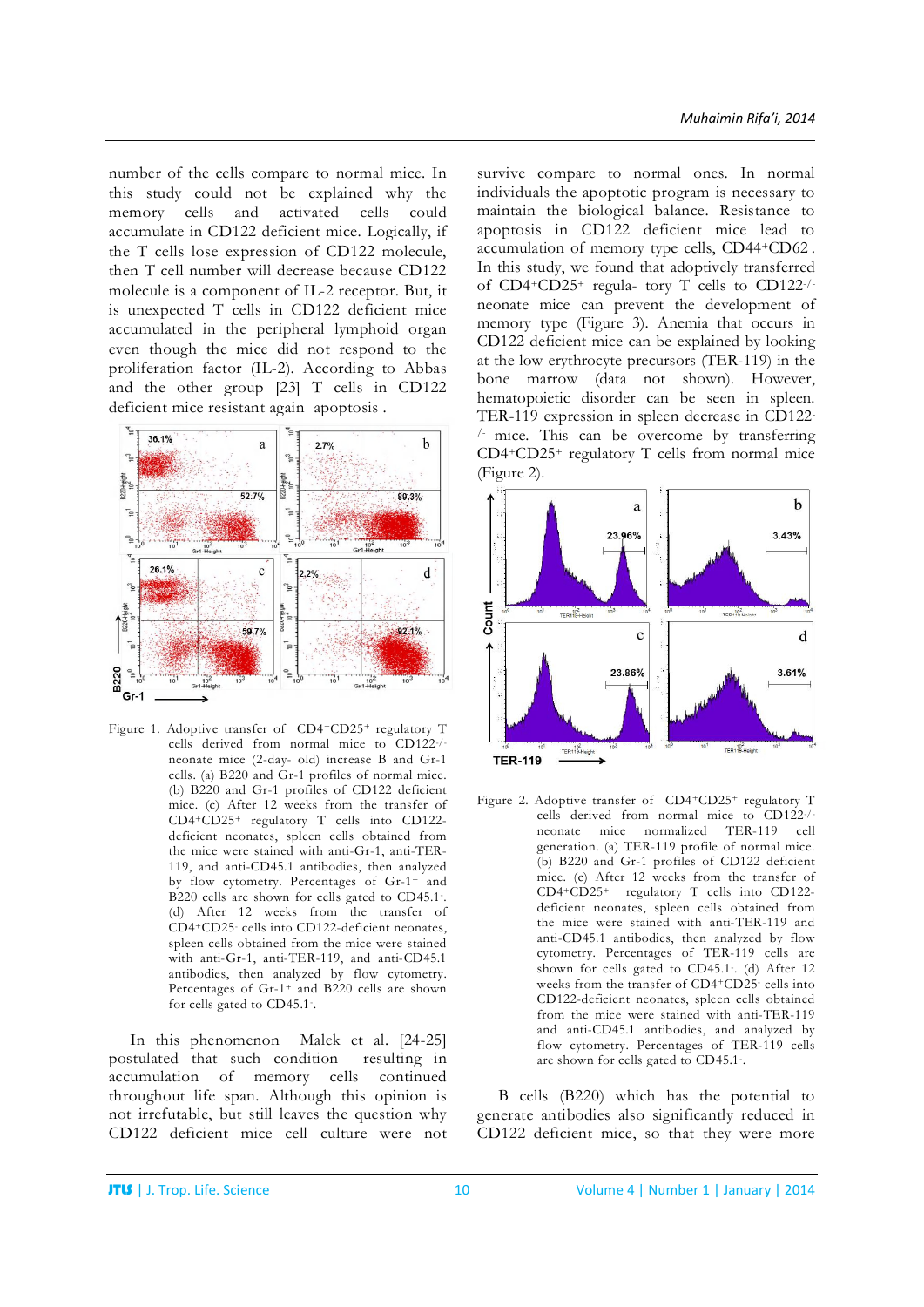susceptible then normal ones [26-27]. In this study we show that transfusion of CD4+CD25+ regulatory T cells could stimulate the development of erythrocyte precursors in the bone marrow. Therefore, transfusion of CD4+CD25+ regulatory T cells will give opportunity to CD122 deficient mice to life normally. The examination of hematocrit showed that CD122 deficient mice increase the cell ratio to serum after receiving CD4+CD25+ regulatory T cells derived from normal mice. Hematocrit in normal mice reached about 55 whereas in CD122 deficient mice dropped dramatically up to 30. The low hematocrit in CD122 deficient mice is closely related to the ability of bone marrow to generate erythrocytes precursor. In observations with marker of TER-119, proved that CD122 deficient mice were not able to produce such precursors (Figure 2).



Figure 3. Adoptive transfer of CD4+CD25+ regulatory T cells derived from normal mice to CD122-/ neonate mice increase naïve type cells. (a) Profile naïve T cell of normal mice. (b) Profile of naïve T cells in CD122 deficient mice. (c) After 12 weeks from the transfer of CD4+CD25+ regulatory T cells into CD122-deficient neonates, spleen cells obtained from the mice were stained with anti-CD4, anti-CD62L, anti-CD44, and anti-CD45.1 antibodies, and then analyzed by flow cytometry. Percentages of naïve T cells (CD62L+CD44- ) are shown for cells gated to CD45.1-. (d) After 12 weeks from the transfer of CD4+CD25- T cells into CD122-deficient neonates, spleen cells obtained from the mice were stained with anti-CD4, anti-CD62L, anti-CD44, and anti-CD45.1 antibodies, and then analyzed by flow cytometry. Percentages of naïve T cells (CD62L+CD44- ) are shown for cells gated to CD45.1-.

The loss of the ability to produce precursors of erythrocytes in CD122 deficient mice is suspected of granulocytes penetration into bone marrow compartment in beside abnormality of CD8 responses [17, 19, 28-29].

Examination of spleen cells in CD122-/- mice showed an increase in memory (CD44+CD62L-) type compared to normal ones. In neonate CD122-/- mice the abnormalities could be overcome by adoptive transfer (transfusion) of CD4+CD25+ regulatory T cells as much as 2 x 105. CD4+CD25+ regulatory T cell transfusions might increase naïve cells (CD44- CD62L+). CD4+CD25- cells as much as 2 x 105 did not have a preventive effect and the status of T cells in CD122-/- mice remain in an activated state and a memory type (Figure 3). CD122-/- mice severely anemic due to a combination of autoimmune haemolysis and the defect of erythropoiesis. Examination of bone marrow showed that the erythrocyte precursor cell with the marker of TER-199 dramatically decreased in CD122 deficient mice.



Figure 4. Bone marrow transplantation derived from CD122-/- neonate mice to normal mice resulting a tolerance chimeric mice. (a) After 12 weeks from the transfer of bone marrow cells from CD122-deficient neonates to normal mice, spleen cells obtained from the mice were stained with anti-CD4, anti-CD25, and anti-CD45.1 antibodies, and then analyzed by flow cytometry. Percentage of host remaining cells (15%) are shown in upper panel. Percentages of CD4+CD25+ regulatory T cells are shown for cells gated to CD45.1- in panel (b) and gated to CD45.1<sup>+</sup> in panel (c).

Erythropoiesis that occurs in CD122 deficient mice can be normalized by adoptive transfer (transfusion) of CD4+CD25+ regulatory T cells in neonate mice as much as  $2 \times 10^5$ , whereas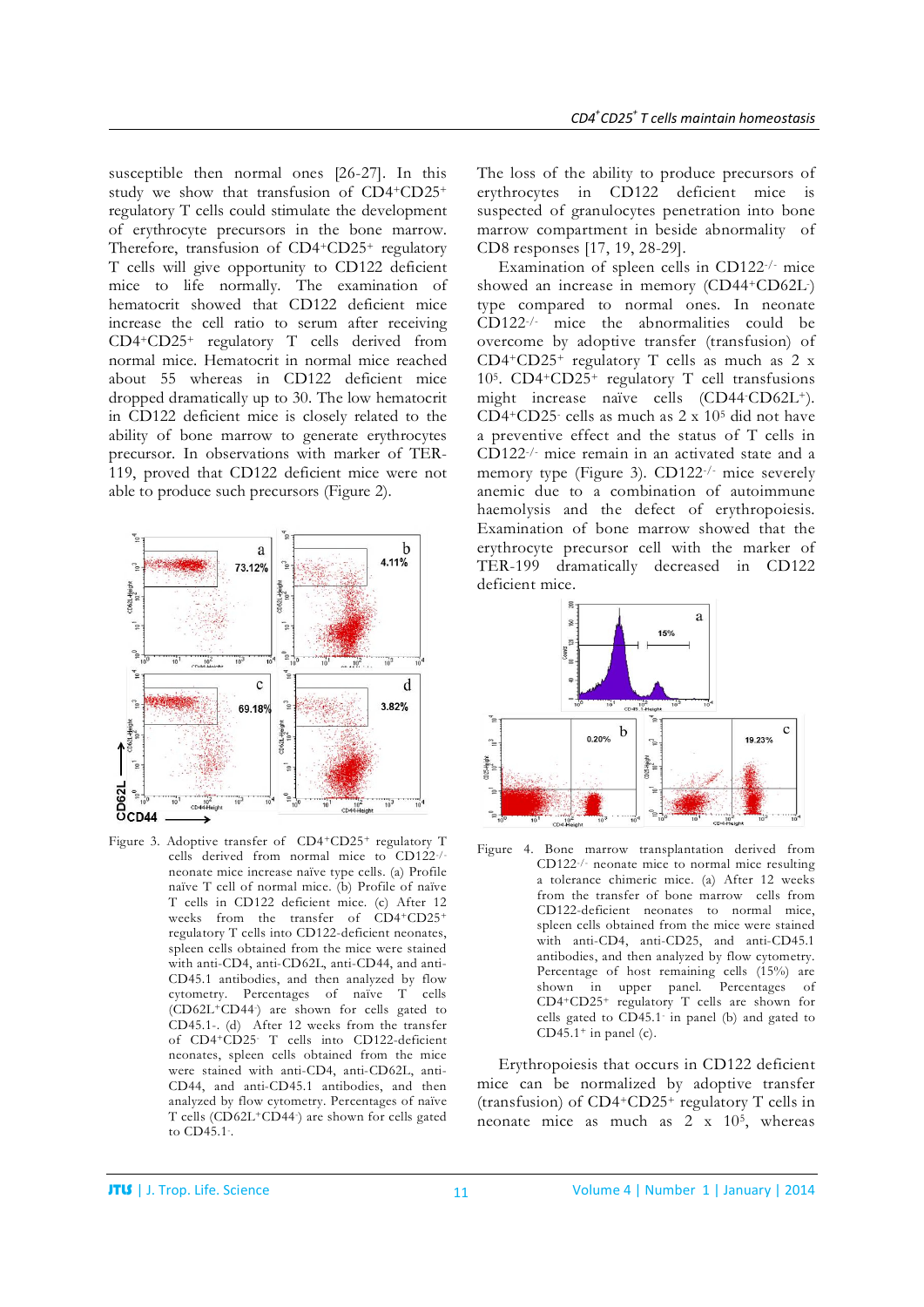transfusion of CD4+CD25- T cells with the same number cannot cure erythropoiesis characterized low number of cells that express the TER-119 (Figure 2). Normalization of TER-119 in spleen is also in tune match with the changes in the peripheral blood. Hematocrit increased in mice CD122-/- T cells that acquire transfusion CD4+CD25+ as much as  $2 \times 10^5$ , whereas transfusion of CD4+CD25- in the same number cannot increase the hematocrit. To determine whether CD4+CD25+ regulatory T cells can develop in CD122 deficient mice we examined with a distinctive profile CD45.1. We found that transfusions of CD4+CD25+ regulatory T cells from normal mice allowed CD4+CD25+ regulatory T cells from CD122 deficient mice can develop in early step but immediately replaced by CD4+CD25+ regulatory T cells derived from normal ones (data not shown).

## **CONCLUSIONS**

CD4+CD25+ regulatory T cells could control homeostasis normality in which Gr-1 and B220 were maintained in appropriate numbers. CD4+CD25+ regulatory T cells could suppress the development of activated memory type and allow hemotopoietic cells remain in the status of naïve type. CD4+CD25+ regulatory T cells maintain hematocrit by promoting the development of TER-119 cells.

### **ACKNOWLEDGMENT**

On this occasion, we express our gratitude to Dr. Tsuboi for discussions and suggestions during the experiment was done.

#### **REFERENCES**

- 1. Shi Z, Okuno Y, Rifa'i M, Endharti AT, Akane K, Isobe K, Suzuki H (2009) Human CD8+ CXCR3+T cells have the same function as murine CD8+CD122+ Treg European journal of immunology. 39(8): 2106-2119.
- 2. Suciu-Foca N, Manavalan JS, Cortesini R (2003) Generation and function of antigen-specific suppressor and regulatory T cells. Transpl. Immunol. 11: 235-244.
- 3. Goronzy JJ, Weyand CM (2011) The innate and adaptive immune systems. In: Goldman L,

Schafer AI, eds. Cecil Medicine. 24th ed. Philadelphia, Pa: Saunders Elsevier. chap 44.

- 4. Lee YH, Ishida Y, Rifa'i M, Shi Z, Isobe K, Suzuki H (2008) Essential role of CD8+CD122+ regulatory T cells in the recovery from experi mental autoimmune encephalomyelitis. The Journal of Immunology. 180(2): 825-832.
- 5. Firestein GS (2011) Mechanisms of inflammation and tissue repair. In: Goldman L, Schafer AI, eds. Cecil Medicine. 24th ed. Philadelphia, Pa: Saunders Elsevier. chap 47.
- 6. Rieger K, Loddenkemper C, Maul J, Fietz T, Wolff D, Terpe H, Steiner B, Berg E, Miehlke S, Bornhauser M, Schneider T, Zeitz M, Stein H, Thiel E, Duchmann R, Uharek L (2006) Mucosal Foxp3+ regulatory T-cells are numerically deficient in acute and chronic GvHD. Blood. 107(4): 1717–1723.
- 7. Sakaguchi S (2004) Naturally arising CD4+ regulatory T cells for immunologic self-tolerance and negative control of immune responses. Annu. Rev. Immunol. 22: 531-562.
- 8. Samy ET, Parker LA, Sharp CP and Tung KS (2005) Continuous control of autoimmune disease by antigen-dependent polyclonal CD4+ CD25+ regulatory T cells in the regional lymph node. J Exp Med. 202: 771–781.
- 9. Shevach EM (2000) Regulatory T cells in autoimmunity. Annu. Rev. Immunol. 18: 423-449.
- 10. Suzuki H, Kundig TM, Furlonger C, Wakeham A, Timms E, Matsuyama T, Schmits R, Simard JJL, Ohashi PS, Griesser H, Taniguchi T, Paige CJ, and Mak TW (1995) Deregulated T cell activation and autoimmunity in mice lacking interleukin-2 receptor β. Science. 268: 1472-1476.
- 11. Thornton AM and Shevach EM (2000) Suppressor effector function of CD4+CD25+ immunoregulatory T cells is antigen nonspecific. J. Immunol. 164: 183-190.
- 12. Chai JG, Xue SA, Coe D, Addey C, Bartok I, Scott D, Simpson E, Stauss HJ, Hori S, Sakaguchi S, Dyson J (2005) Regulatory T cells, derived from naive CD4+CD25<sup>−</sup> T cells by in vitro Foxp3 gene transfer, can induce transplantation tolerance. Transplantation. 79: 1310–1316.
- 13. Lee YH and Rifa'i M (2011) CD4+CD25+ FOXP3+ Regulatory T Cells In Allogeneic Hematopoietic Cell Transplantation. Journal of Tropical Life Science. 1(2): 69-75.
- 14. Chatenoud L, Salomon B, and Bluestone JA (2001) Suppressor T cells--they're back and critical for regulation of autoimmunity. Immunol. Rev. 182: 149-163.
- 15. Kina T, Ikuta K, Takayama E, Wada, Majumdar AS, Weissman IL, and Katsura Y (2000) The monoclonal antibody TER-119 recognizes a molecule associated with glycophorin A and